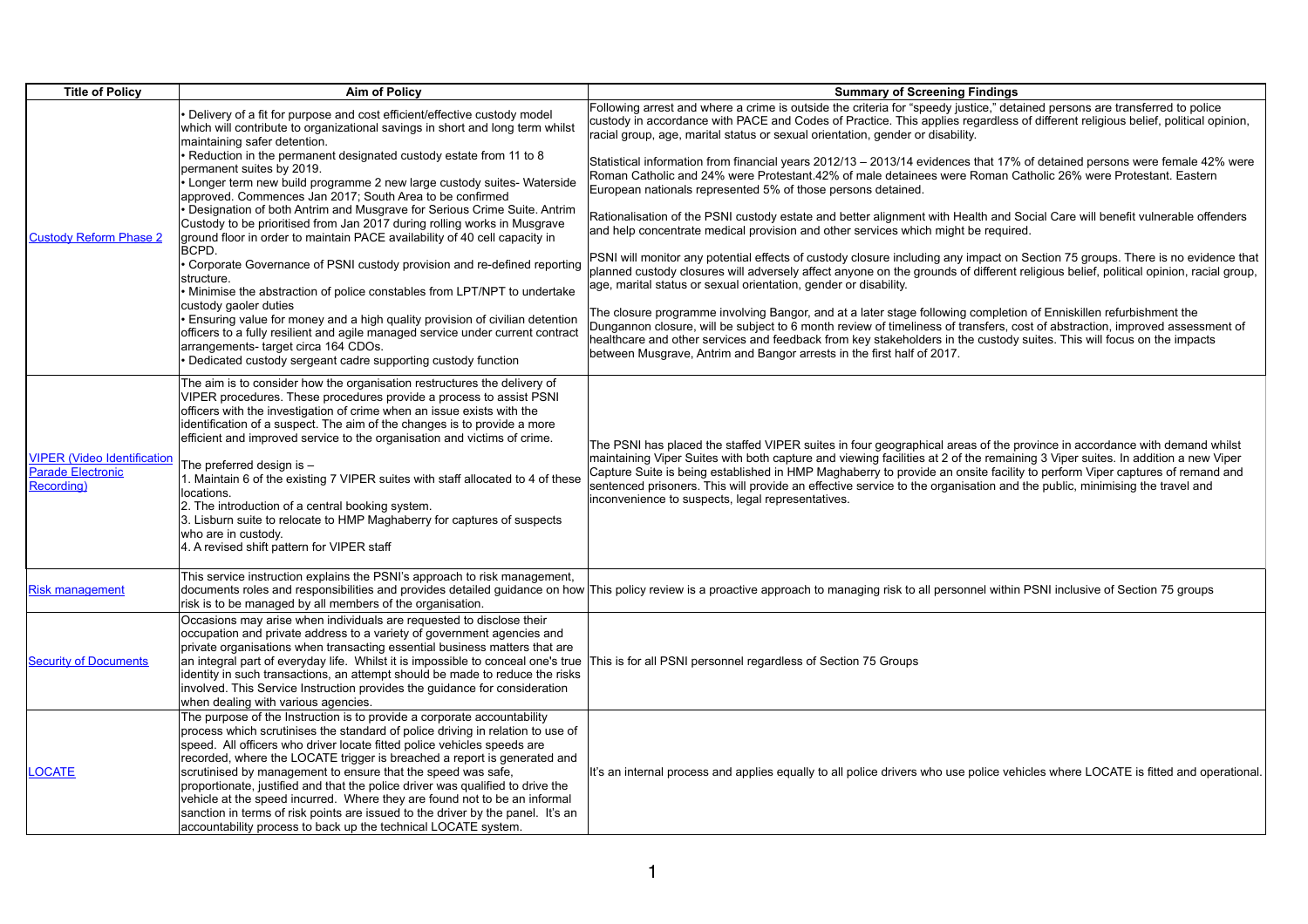| <u>Leadership Strategy</u>                                                       | The strategy document details the approach that PSNI will take to develop<br>its leadership capability and support a diverse and highly motivated<br>workforce.                                                                                                                                                                                                                                                                                                                                                                                                                                                                                                                                                                                                                                  | One of the primary aims of the str<br>development. The strategy is not<br>how individuals will be developed.                                                                                                                                                                                                                                  |
|----------------------------------------------------------------------------------|--------------------------------------------------------------------------------------------------------------------------------------------------------------------------------------------------------------------------------------------------------------------------------------------------------------------------------------------------------------------------------------------------------------------------------------------------------------------------------------------------------------------------------------------------------------------------------------------------------------------------------------------------------------------------------------------------------------------------------------------------------------------------------------------------|-----------------------------------------------------------------------------------------------------------------------------------------------------------------------------------------------------------------------------------------------------------------------------------------------------------------------------------------------|
| <b>SOTP Residential</b>                                                          | Removal of 4 week residential period for Student Training and resulting<br>changes to Students attending Garnerville                                                                                                                                                                                                                                                                                                                                                                                                                                                                                                                                                                                                                                                                             | The change from Student Officer I<br>recommendation from the review i<br>2016. The move to optional accon<br>to reside. The recommendation in<br>no Student should feel that they a<br>practice could affect disproportion<br>which is not conducive to an adult<br>Policing Board in November and D                                          |
| <b>Procurement &amp; Contract</b><br><b>Management within the</b><br><b>PSNI</b> | CANCELLATION - Explains how PSNI will manage procurement. It is<br>aimed at Departments, Regions, Districts & Branches who have<br>procurement requirements                                                                                                                                                                                                                                                                                                                                                                                                                                                                                                                                                                                                                                      | It has been agreed that the inform<br>the PSNI Policenet platform.<br>This aims to improve awareness,<br>The new guidance document entit<br>OF NORTHERN IRELAND will en<br>implementation. The re-location c<br>ease of access to this and other re<br>procedures.<br>In summary, the cancellation of S<br>instruction is viewed as an improv |
| <b>Electronic Monitoring</b>                                                     | This service instruction will provide guidance to Police officers and staff in<br>relation to policing people who are released on bail with a curfew and an<br>Electronic Monitoring (EM) requirement in accordance with the Criminal<br>Justice (Northern Ireland) Order 2008.                                                                                                                                                                                                                                                                                                                                                                                                                                                                                                                  | This instruction provides guidance<br>Electronic Monitoring (EM) require<br>This guidance aims to ensure prod                                                                                                                                                                                                                                 |
| <b>Threats to Life</b>                                                           | This document explains how the Police Service of Northern Ireland (PSNI)<br>will record, assess, manage and resolve matters that involve threats to life,<br>either direct or indirect. The instructions are designed to provide a<br>standardised framework for dealing with all threats to life to any person in<br>line with legal obligations. The instructions outline the process which<br>should be followed from the point of receipt of the threat to the point of<br>resolution. The instruction is aimed to protect any intended victims, to<br>prevent serious harm, to ensure public safety, the maintain the safety of<br>Officers involved in attempting to mitigate the risks and to support the<br>organisational strategy to provide a Police Service which keeps people safe. | The PSNI have a duty to protect li<br>knowledge of any threat to life to a<br>immediate' danger from the crimin<br>Information relating to a threat car<br>managed in the same manner irre                                                                                                                                                    |
| <b>Working Together Project</b>                                                  | In November 2015, the CJINI Inspection on the Quality and Timeliness of<br>Police Files (incorporating disclosure), found significant failings in terms of<br>quality of case files and timeliness of submission to PPS. The PSNI and<br>PPS have agreed to take forward a joint project of work (entitled the<br>Working Together project) based on the recommendations put forward by<br>CJINI. The key objectives of the project include improved quality of case<br>files, improved effectiveness of decision making and reduced delay within<br>the Criminal Justice system                                                                                                                                                                                                                 | The initial Business Case propose<br>Service First Board has directed th<br>forwarded to PPS for a prosecutio                                                                                                                                                                                                                                 |

Inategy is to ensure that there is transparency in the approach that PSNI takes to leadership considered to have any negative or positive impact on any grouping, but is an articulation of

having a compulsory 4 week residential period at the start of the training course is a into the Police College conducted in August and September 2016 and published in November mmodation is to provide a work / life balance for Students that is not effected by a requirement dicates that compulsory residential should not be a requirement to complete the course and are at any disadvantage by maintaining a home life even during an intensive course. The hally those Students with families and children and further links long hours to productivity t learning environment. The recommendation has been accepted by the PSNI and the December 2016.

it has been agreed within this reviewed Service Instruction should be re issued as guidance via

transparency and accessibility in order to ensure robust accountability measures are in place. Itled PROCUREMENT AND CONTRACT MANAGEMENT WITHIN THE POLICE SERVICE Isure that current, relevant information is readily available to those responsible for of the Guidance within Policenet and the instruction is a proactive measure aimed at ensuring elevant documents relating to the PSNI's Procurement and Contract Management

Service Procedure, development of the new guidance and re-location within Policenet and the ed service delivery.

the and direction for PSNI personnel dealing with individuals who have been fitted with ement and does not deal with the initial process of issuing or fitting these items. cedures are adhered to irrespective of Section 75 groupings

ife and to prevention the commission of offences. This requires Officers, once they have an individual, to take all reasonable steps to protect the person whose life is in 'real and nal acts of another.

In be received or identified by a number of methods however any Threat to Life will be espective of the Section 75 groupings.

ed a number of different decision making models including police no prosecution decisions. that the police will not make no prosecution decisions as part of the pilot. All cases will be on decision.